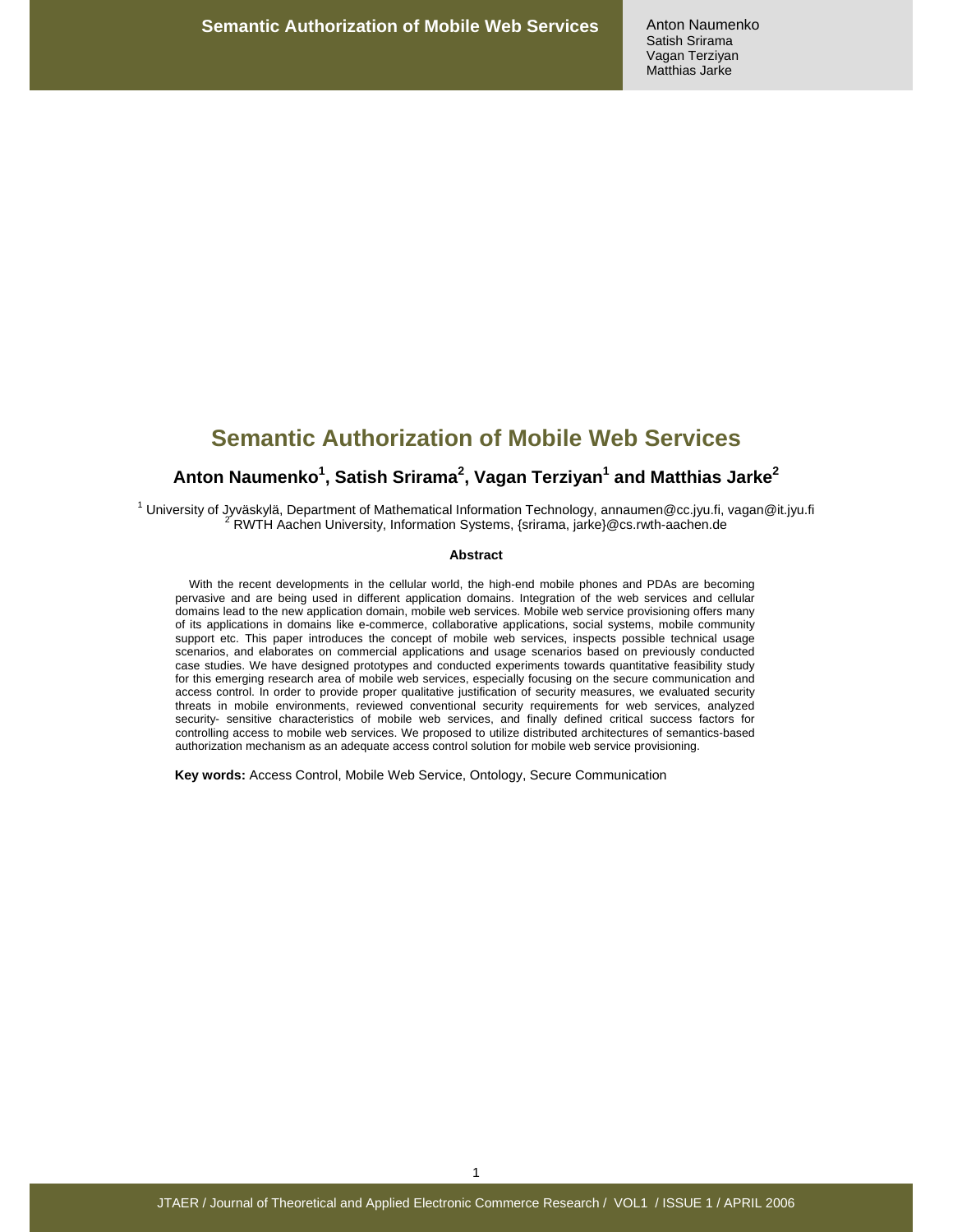# **1 Introduction**

Traditionally, the hand-held devices have many resource limitations like low computational capabilities, limited storage capacities, and small display screens with poor rendering quality. With the recent developments in the cellular world, the high-end mobile phones and PDAs are becoming pervasive and are being used in different application domains like location based services, mobile banking services, cooperative systems etc. The higher data transmission rates achieved with third and fourth generation mobile communication technologies also boosted this fast growth in the wireless market. The market capture of such smart phones is quite evident and in fact in 2003 itself 12.1 million PDA-sized devices were sold, including all PDA-phones and smart phones [19], [1]. The number of java enabled mobile phones sold, in the same time, has outnumbered the number of PCs sold [52]. The situation brings out a large scope and demand for software applications for such high-end mobile devices.

Paralelly the web services and their specifications are getting standardized and are quickly being adapted in different application domains. The main purpose of web services would be the integration of software applications across heterogeneous protocols to deliver sophisticated added-value services [60]. The biggest advantage of web services lies in their simplicity in expression, componentized development, communication and servicing. Integration of the web services and cellular domains lead to the mobile web services. While accessing the web services from mobile phones is common these days [30], [8], the scope of providing web services from smart phones was studied in the mobile web service provisioning project [57]. Mobile web service provisioning offers many of its applications in domains like e- commerce, collaborative learning, social systems, mobile community support etc. While the applications with mobile web services are quite welcoming, the ability to provide secure and reliable communication in the vulnerable and volatile mobile ad-hoc topologies is becoming obligatory. Mobile web services are easily readable across the network, as there might be many legitimate intermediaries in the web service communication. This easy readable nature of web services further enhances the complexity of security realization in wireless environments. Secure provisioning of mobile web services needs proper identification mechanism, access control, data integrity and confidentiality.

In our current research, we are trying to provide proper security for the realized mobile web service provider ("Mobile Host"). Different message-level and end-point security strategies are studied and analyzed to secure the mobile web service communication. The security analysis suggests that proper message-level security can be provided in mobile web services domain with reasonable performance penalties on the Mobile Host [58]. While the basic message-level security can be provided, the end-point security comprising proper identity and access control mechanisms, still poses a great challenge for the Mobile Host.

Amongst different areas of security, the access control directly impacts confidentiality, availability, and integrity of data and applications. The authorization faces the problem to describe (policy) rights and enforce (mechanism) a decision of access control. An access control policy, also referred as security policy, means laws, rules, principles, conditions, regulations and practices of managing, protecting, and sharing of computing and information assets. A policy can be application or platform specific or it can span boundaries of applications. An access control mechanism enforces an access control policy. It is desirable to use one common access control mechanism for a wide range of policies and to enforce one policy in wide variety of environments using native access control mechanisms. An access control model is a mathematically precise statement of a security policy that represents the state of a security system and transitions from one state to another state. An access control model mediates between the security policy and the access control mechanism. An access control to mobile web services is a challenging task due to the mobility of both clients and services; the demands of ubiquity and pervasiveness of all applications including security mechanisms; and the technical limitations of capabilities of communicational and computational components of mobile and wireless technologies. We propose to utilize distributed architectures of semantics-based authorization mechanism to ensure extensibility, flexibility, usability, applicability, etc of access control solutions.

In our research we have employed different research methods. Initially, we conducted case studies [63] and conceptual-analytical research [28] in order to collect technical and business usage scenarios, to evaluate security threats in mobile environments, to review conventional security requirements for web services, to analyze securitysensitive characteristics of mobile web services, and finally to define critical success factors for controlling access to mobile web services. These were used for proper qualitative (analytical) justification and evaluation of research ideas. Then we developed prototypes using system development [45] in order to make our research ideas tangible. Using the prototypes, we quantitatively justified and evaluated our initial ideas and proposals based on experiments.

The remainder of the paper is organized as follows. The next section provides overview of the mobile web service provisioning and of real-world usage scenarios. The section 3 presents analysis of security-relevant issues of mobile web service provisioning. The section 4 briefly introduces Semantics-Based Access Control (SBAC), proposes an access control model and policy language, and presents analysis of possible architectures for the policy enforcement function. The section 5 concludes this paper with summary and future research directions.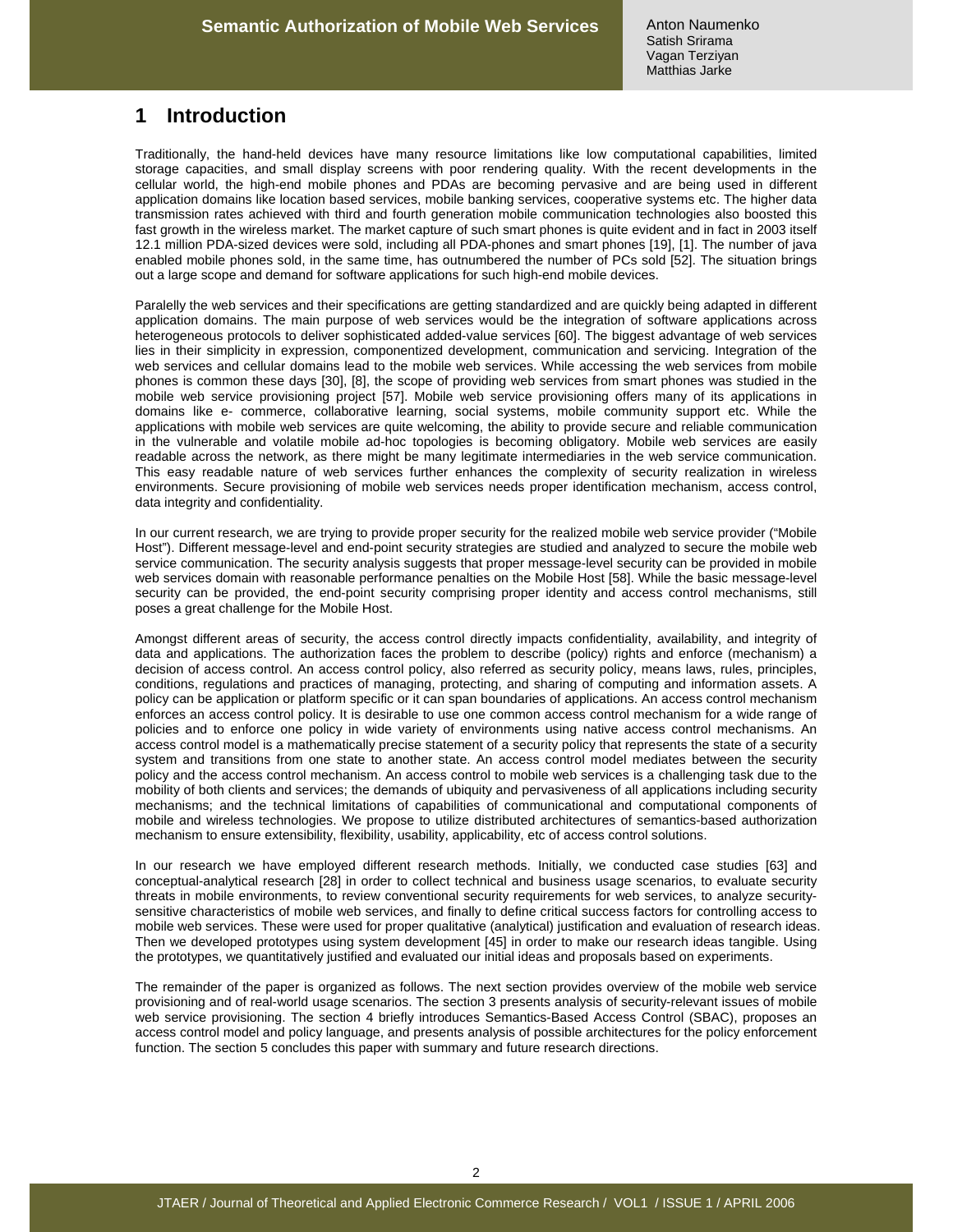# **2 Mobile Web Services**

Service-Oriented Architecture (SOA) describes a new component model which relates distributed components, called services, to each other by means of formally defined interfaces [17]. Thus SOA provides loose coupling of cleanly encapsulate services. Usually, SOA is implemented by means of web services which enable application-toapplication communication over the Internet. Component-orientation is not new and a SOA can also be implemented with technologies like Common Object Request Broker Architecture (CORBA) and CORBA IDL (Interface Definition Language). But using web services for SOA provides certain advantages over other technologies. Web services are based on a set of still evolving, though well-defined W3C standards that allow much more than defining interfaces. Web services are self-contained, modular applications with their public interfaces defined and described using Web Services Description Language (WSDL). Web services provide access to software components through standard Web technologies and protocols like SOAP and HTTP. A service provider develops and deploys the service and publishes its description and access details (WSDL) with the UDDI registry. Any potential client, who queries the UDDI, gets the service description and accesses the service using SOAP [18]. The quest for enabling these open XML web service interfaces and standardized protocols also on the radio link, with the latest developments in cellular domain, lead to a new domain of applications mobile web services. The developments in cellular world are two folded; firstly there is a significant improvement in device capabilities and secondly with the latest developments in mobile communication technologies with 3G and 4G technologies higher data transmission rates in the order of few mbs were achieved [19], [1].

### **2.1 Mobile Web Service Provisioning (Mobile Host)**

In the mobile web services domain, the resource constrained mobile devices are used as both web service clients and providers, still preserving the basic web services architecture in the wireless environments. While mobile web service clients are quite common, the research with providing web services from smart phones is still sparse. In mobile web service provisioning project one such Mobile Host was developed proving the feasibility of concept [57]. Mobile Host is a light weight web service provider built for resource constrained devices like cellular phones. It has been developed as a web service handler built on top of a normal Web server. The web service requests sent by HTTP tunneling are diverted and handled by the web service handler component. The Mobile Host was developed in PersonalJava on a SonyEricsson P800 smart phone [27]. The footprint of the fully functional prototype is only 130 KB. Open source kSOAP2 [37] was used for creating and handling the SOAP messages. Even though the web service provider is implemented on the smart phone, the standard WSDL can be used to describe the services, and the standard UDDI registry can be used for publishing and un-publishing the services, as the basic web services architectures is still preserved in mobile web services [57]. The detailed evaluation of this Mobile Host clearly showed that service delivery as well as service administration can be done with reasonable ergonomic quality by normal mobile phone users [56]. As the most important result, it turns out that the total WS processing time at the Mobile Host is only a small fraction of the total request-response time (<10%) and rest all being transmission delay. This makes the performance of the Mobile Host directly proportional to achievable higher data transmission rates.

### **2.2 Technical Usage Scenarios**

Once a web service is developed and deployed with the Mobile Host, the mobile terminal, that is registered and connected within the mobile operator network, requires some means of identification and addressing that allows the web service to be accessible also from Internet. Generally, computers and devices in a TCP/IP network are identified using an IP address. The IP address, that is required for the data transfer to and from smart phones (as for any other IP communication client as Web servers, Intranet workstations, etc.), is assigned during the communication configuration phase. Typically, the IP address assigned to mobile devices using GPRS connection is only temporarily available, and is known only within the mobile operator's network, which makes it difficult to use the IP address in the client applications. Very few operators in the market today provide the facility that provides the smart phone with the public IP in GPRS network. The operational setup for accessing the mobile terminal in a GPRS network is shown in figure 1 with the interaction numbered 1. The mobile TCP/IP connection between the web service client and the Mobile Host is deployed on top of a GPRS link into the mobile operator network. From there the traffic is routed through the Internet to/from the web service client. The problem of addressing each mobile node with IP is not a big issue and it could be solved with Mobile IP version 6 (Mobile IPv6) [34].

The mobile web service provisioning project also has identified other means of addressing the Mobile Host in HSCSD (High-Speed Circuit Switched Data) [30] and P2P (Peer-to-Peer) environments [24]. In the HSCSD addressing scenario, a HSCSD connection is established between the smart phone and the prototyping network, which is connected to the Internet. HSCSD is an enhancement of CSD (Circuit Switched Data) data services of current GSM networks. HSCSD allows the access of non-voice services with a data rate about 3 times higher than that of CSD. Higher rates are achieved by using multiple channels for the data transmission. With this technology subscribers can send and receive data from their portable computers or mobile devices at a speed of up to 28.8 kbps. The HSCSD connection uses a Public Land Mobile Network (PLMN) and the Public Switch Telephone Network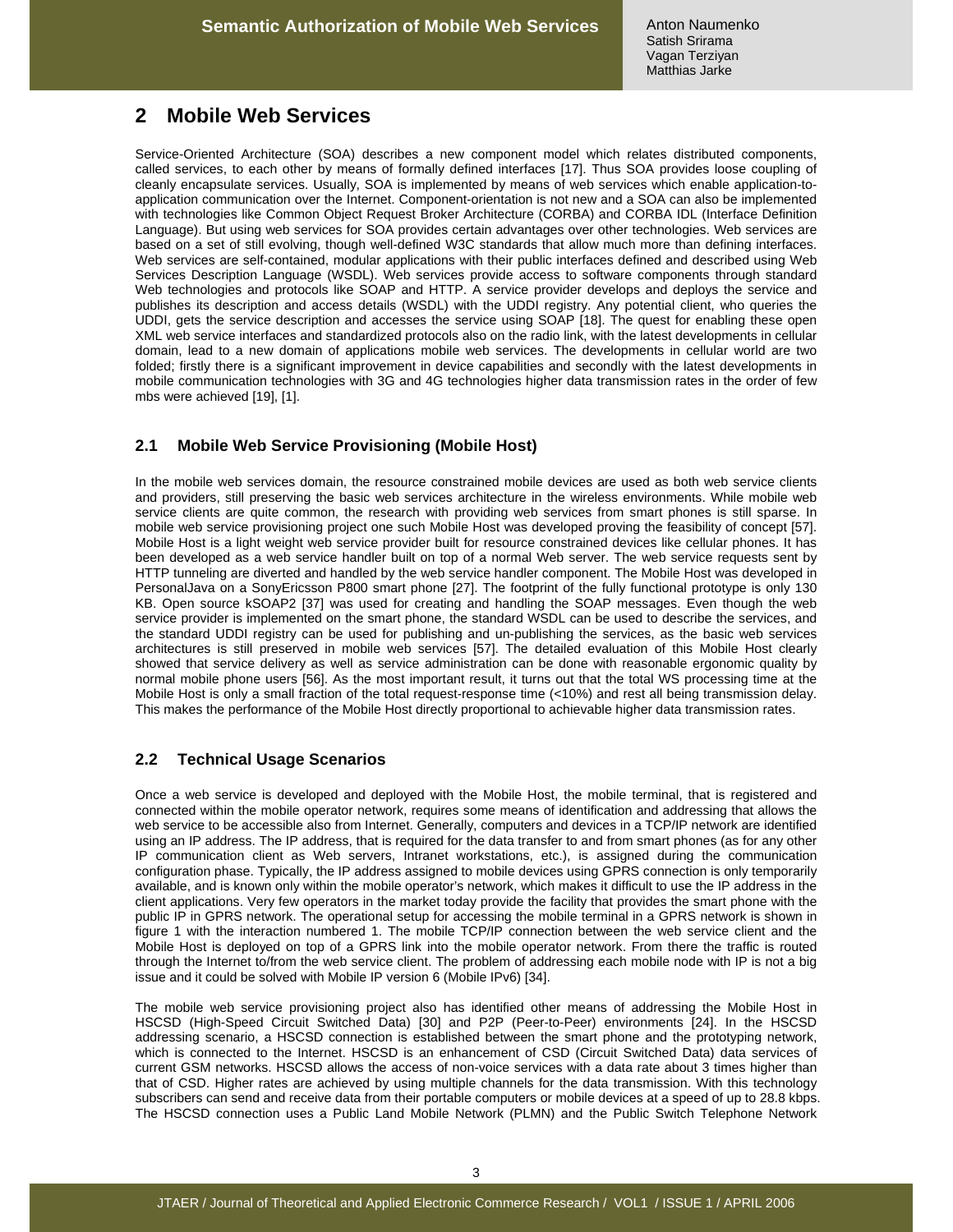Anton Naumenko Satish Srirama Vagan Terziyan Matthias Jarke

(PSTN / ISDN) for making the data call to the server. The connection is setup by using PPP (Point-to-Point Protocol) over a circuit-switched data call to a modem that is connected to one of the servers in the network. On top of this PPP link a TCP/IP end-to-end connection between the mobile terminal and the dial-in server is established. Hence, as long as the data call persists, the mobile terminal can be addressed using the IP address assigned to it by the dial-in server. Thus the Web Service deployed on the mobile terminal can be accessed from any client within the network environment. [56] The interaction is shown in figure 1 with number 2.



Figure 1: Mobile web service provisioning and interactions

The need for public IP for each of the participating Mobile Hosts was observed to be the major hindrance for commercial success of the Mobile Host. So, alternative architectures were studied for the addressing of mobile web services. In a JXTA network [35], each peer is uniquely identified by a static peer ID, which allows the peer to be addressed independent of its physical address like DHCP based IP address. This peer ID will stay forever with the device even though the device supports multiple network interfaces like Ethernet, WiFi or Bluetooth for connecting to the P2P network. Hence, the scope of the Mobile Host in the P2P networks was studied, so as to address the Mobile Host with peer ID. A virtual P2P network can be established by connecting the Mobile Hosts to JXTA superpeers deployed at the base stations. The base stations in turn connected to each other and thus extended the P2P network into the operator proprietary network. The mobile web service clients and the providers connect to the JXTA network, using the proxied JXME (JXTA for J2ME) version. Now by using the peerID, Mobile Host does not have to worry about changing IPs, operator networks, and is always visible to the web service client. Mapping the peer ID to the IP is taken care by the JXTA network, thus eliminating the need for public IP. The JXTA based P2P network also helps in better discovery of huge number of web services possible with the Mobile Hosts, by acting as a dynamic cache of advertisements of the mobile web services [55]. This Mobile P2P interaction in figure 1 is numbered 3.

Provisioning of mobile web services in totally decentralized manner is even more challenging. This kind of interaction between peers is also referred as pure P2P. Pure P2P is a setup like the classic Gnutella file sharing network [23]. The interactions 4 and 5 in figure 1 represent this pure P2P network idea. In our case of mobile web services, this means that discovery, invocation and integration of web services directly occur between mobile devices without any centralized entities like base stations. We have not studied how to provide mobile web services according to this kind of technical usage scenario, but it promises to have the best cost-effectiveness as long as interactions between clients and providers of mobile web services do not involve proprietary mobile networks. Bluetooth could be a possible technical solution for establishing such a pure P2P network. This kind of interactions tends to enable personal computing using various devices in Personal Area Network partially or fully based on mobile web services.

#### **2.3 Sample Mobile Web Services: Building Bricks**

Mobile photo album service: Today's high-end mobile terminals become more and more advanced, and are generally being equipped with an integrated digital camera. The photographs taken with these smart phones can later be uploaded or transferred to personal computers through cables or by using different wireless methods like Infrared or Bluetooth. Using currently available technologies, if a smart phone user wants to publish the photographs she had taken to the public or friends, she has to upload the pictures to a Web server. The user can also send the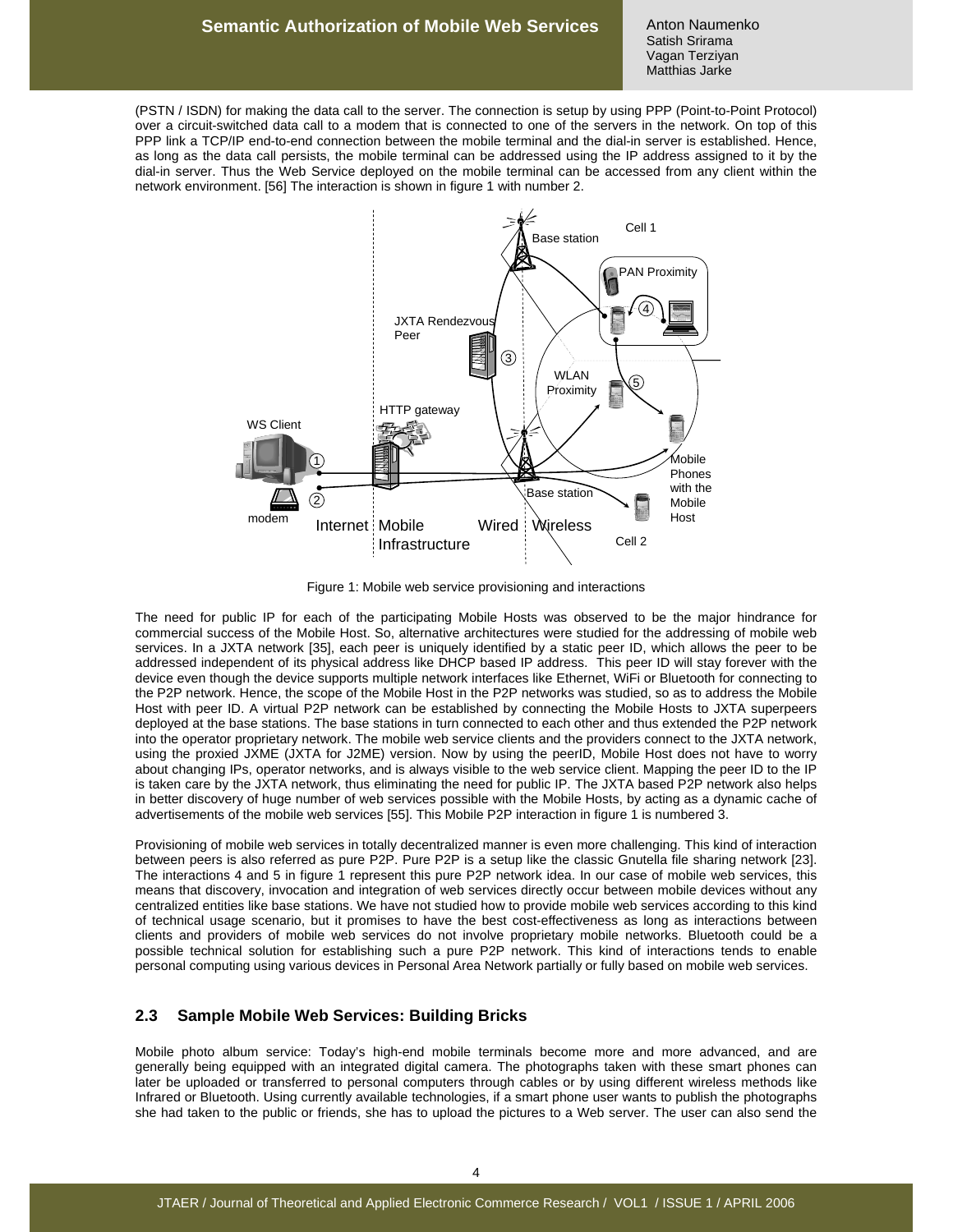images through MMS or some other means of messaging to the clients. With the Mobile Host deployed on the smart phone, interested people can access the Mobile Host using a standard web service client or a Web client, and can browse through the pictures they are interested in. The service is comparable to any other online image album service or blog service but implemented on the mobile terminal.

Location Data (GPS) Provisioning Service: This dedicated web service from the Mobile Host, provides the exact location information of the smart phone, as GPS (Global Positioning System) data [59]. The service uses a Socket GPS receiver for fetching the GPS co-ordinates. The external device is connected to the smart phone via Bluetooth. The GPS data can also be collected while taking the pictures and these two details can be mapped together, giving scope for many interesting scenarios like the traveller's diary and etc. The GPS co-ordinates can always be mapped to geo spatial maps.

### **2.4 Commercial Applications and Usage Scenarios**

An interesting commercial usage scenario involves the coordination between journalists and their respective organizations. Journalists can be at different locations across the globe, covering different events like the sport events, conferences, etc. An editor can always keep track of the location of journalists and the content they have gathered. Standard client applications can be developed for the editor, which synchronize the information stored by editor and data at the Mobile Host. The key difference to the more traditional solutions where journalists upload their contents to a server held by the Editor is that parallel access to the Mobile Host by both the journalist and the editor is possible; even other journalists in the team can look at the mobile information thus better synchronizing their activities, e.g. in the coverage of some major distributed event. Thus, the journalists can concentrate more on their job of collecting, as they don't have to upload the data, every time they get something interesting [56]. Everyday life usage scenarios driven by regular people are even more interesting. These scenarios of use of mobile web services include citizen journalism, emerging monitoring under crisis management, traffic monitoring, and other. For example of citizen journalism, regular people may create, collect, consume, comment, edit and share news in different media. In average the quality of this information will obviously be lower than professionally prepared news. However, the network effects of participation and the power of "The Long Tail", proved by emerging second-generation of webbased services [47], make this kind of usage scenarios promising.

In addition, Mobile Host provides a large scope for many applications in the m-learning (mobile learning) domain. As the Mobile Host, the mobile terminal can provide access to information like pictures, audios, videos, tags, documents, location details, and other learning services [13]. Many m-learning application scenarios can be envisioned, like a mobile learning media sharing service and expertise finder service. In the mobile learning media sharing scenario, learners can share audio or video lecture recordings or go for the field study and take the pictures of the location. Peers can then browse through the pictures taken, add tags, and give their suggestions or comments. In an expertise finder learners can look for reliable access to learning resources, persons who share the same interests, and experts with the required know-how that can help achieving better results. In the e-learning aspect these experts can share the information among the other users. Examples of these use cases could be exchanging the mathematical formulas [9] and the experts validating them or even correcting them.

Regarding industrial applications, we have studied the business of remote maintenance services for machinery equipment in the pulp&paper industry [38], [51], [43]. The case company, Metso Paper Inc. specializes in pulp and paper industry processes, machinery, equipment, related know-how, and after sales services. There is a need for the cross-organizational secure provisioning of maintenance services by experts who are usually on the move, and who have only their handheld devices, or laptops in the best case [51]. The maintenance experts use mobile phones, PDAs, laptops to access traditional web services that provide functionality for the condition monitoring, billing, maintenance, faults analysis, repair management, and other activities. These traditional web services are provided by machinery control systems or their vendors through Internet. A case study of one such a service could be found in [33]. Mobile phones host applications which are clients for these services. On the other hand, there is a need to collect data from mobile phones. These data includes history of maintenance activities (logs), collected information on customers' sites of different media (text notes, photos, videos, audio recordings, etc), current locations of experts, their availability (load of experts with other tasks and/or maintenance requests), and other. Mobile web services may facilitate and generalize the design of solutions for accessing the data that reside on experts' mobile devices.

Another promising industrial commercial area is a business of decentralized network-centric management of powernetworks which are owned by different businesses. We have also conducted a case study in the domain of distributed power network management [42] that we performed in collaboration with ABB company (Distribution Automation unit). ABB is a global vendor of hardware and software for power networks. The power networks themselves are owned, controlled and maintained by some local companies. The power networks have geographically distributed complex structures with different equipment. Different companies cooperate in order to manage power networks. Operators and experts remotely monitor the power networks and prescribe changes. Field maintenance crews collect information and implement prescribed changes on sites. The communication between different actors may be very important for fault localization, network reconfiguration, network restoration, and other. Moreover, rapid access to the onsite information can highly improve some of the activities and it is especially important for the decision making operators and experts. For example, onsite information about weather conditions,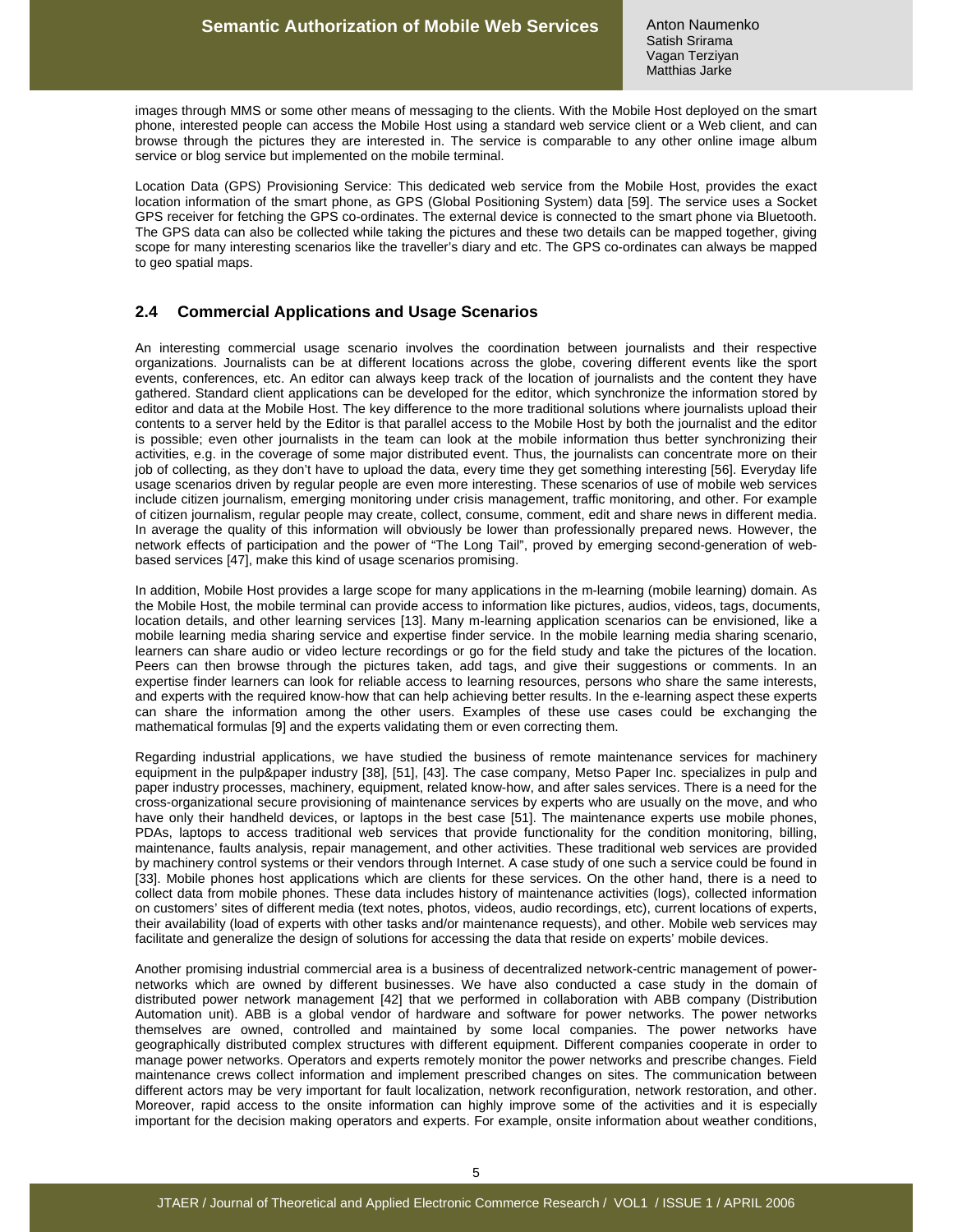ongoing forest or construction works, or natural phenomena can be used for evaluating existing threats, cause and effects for the power network. This information, which is usually collected by mobile devices, may greatly improve the quality of power-network management. Onsite information may be also used just to extend the operators' view of the power network. Thus, there is a need to integrate existing control systems, tools and application with the mobile devices that are able to provide contextual onsite information. Web services on the mobile devices provide the generic access solution to the information that is collected by the field crews.

# **3 Security Considerations for Mobile Web Services**

Widely recognized generic security goals are confidentiality, availability, reliability, manageability, accountability, responsibility, integrity, non-repudiation, anonymity, and privacy. These generic security goals cannot effectively serve for evaluation of designed access control solutions. In order to provide proper justification of access control measures, we evaluate security threats in mobile environments, review conventional security requirements for web services, analyze security-sensitive characteristics of mobile web services, and finally define critical success factors for controlling access to mobile web services.

## **3.1 Security Threats in Mobile Environments**

As web services use message-based technologies for complex transactions across multiple domains, traditional point-to-point security paradigms fall short. Potentially, a web service message traverses through several intermediaries before it reaches its final destination. Therefore, the need for sophisticated end-to-end message-level security becomes a high priority and is not addressed by existing security technologies. The adhoc nature of mobile environments further complexes the realization of this end-to-end security.

The mobile web service are prone to different types of security breaches like spoofing, unauthorized access, tampering, network eavesdropping, denial-of-service attacks, man-in-the-middle attacks, intrusion and etc [58], [38]. Spoofing is a means of accessing a system with false identity. With spoofing the original source of an attack can be hidden and access to a service can be gained as a legitimate user or host, thereby elevating sensitive privileges. Proper authentication and authorization principles are to be used to cover spoofing and unauthorized access. Tampering is an act of unauthorized modification of a web service message in the network. Potential targets of this attack are the messages with out proper encryption and signing. Network eavesdropping is to monitor traffic for sensitive data such as plaintext passwords by placing sniffers in the middle of the network. Proper encryption and digital signatures can help in avoiding tampering and network eavesdropping attacks.

Replaying a valid changed or unchanged message to a web service by impersonating the client is referred as replay attack. The unchanged message replay attack, also called basic replay attack, can be avoided by using nonce, a cryptographically unique value, with the web service message. In the changed replay attack also known as the Man in the middle attacks, the attacker captures the messages, changes the contents and replays them to the web service. Denial-of-service is a process of making a system, server or application unavailable. For each individual service, maintaining and understanding the collection of data can help in protecting it from denial-of-service attacks. But having such a scenario implemented on the resource constrained mobile phones could be impractical. Security policies and high-level access control should help to a certain extent in this regard.

### **3.2 Conventional Web Service Security Requirements**

Almost all existing standards, related to security of web services, explicitly specify requirements for security measures. These requirements are derived from the generic security goals in response to possible security threats. For example, W3C had a Web Service Architecture working group [60]. This group produced several standards which are closely related to the focus of our research. The Web Services Architecture specification [11] defines standard reference architecture of web services with fundamental functional components and their relationships between each other. Amongst several supporting specifications, the Web Services Architecture Requirements specification [5] defines architecture goals and requirements including security related considerations. The top-level architecture goals involve a goal of providing "a secure environment for online processing". This top-level goal is broken down to requirements towards a web services security framework. Requirements for the web services security framework define that this framework must enable authentication of communicating parties and authorship of data, authorization, confidentiality, integrity, non-repudiation, auditing, and it must provide means for management of a web services' security policies. Additionally, this security framework should provide means for the availability of web services and means for security administration. Privacy requirements define that web services architecture must support P3P [14], i.e. expressing, delegating, propagating, accessing the privacy policy, and interaction of anonymous parties.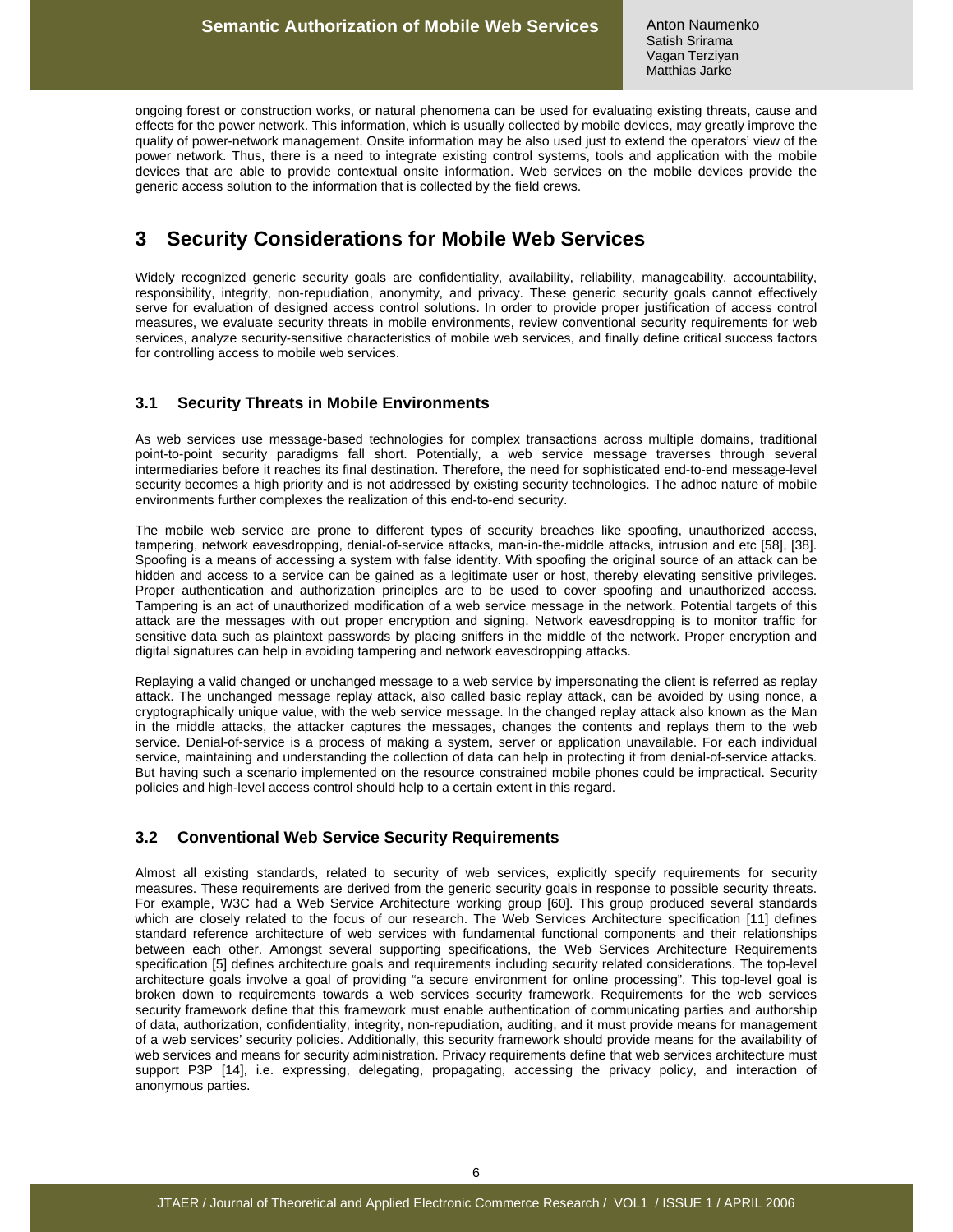In response to the identified requirements in [5], the web service architecture specification [11] addresses issues of web services security. This includes definition of a policy model and discussions on security policies, message level security threats, security requirements, security consideration of the architecture, and privacy considerations. The policy model serves as a framework for policy-based security management. This framework is based on policy descriptions (machine processable), permissions (allows actions or states), obligations (prescribe actions or states), and policy guards (enforce policy) like permission guards (enforce permissions) and audit guards (enforce obligations). According to this specification [11], the fundamental concepts for security policies are resources to be protected, policy guards i.e. security mechanisms, and machine-processable policies. The message level security threats are subset of above discussed security threats in mobile environments (section 3.1). Discussion of security requirements, identified in [5], gives shallow insight into providing end-to-end security for web services. In conclusions the Web Services Architecture specification [11] acknowledges that the designed architecture effectively meet identified requirements except related to security and privacy.

#### **3.3 Existing Standards to Secure Web Services**

The web service communication is based on the SOAP protocol, which in turn exchanges information in XML format. The SOAP protocol from W3C does not directly provide means for secure communication. OASIS standards with the help of W3C XML standards like XML Signature and XML Encryption provide cryptographic protection, and thus help in securing a web service message. The WS-Security specification from OASIS is the core element in web service security realm [46]. It provides ways to add security headers to SOAP envelopes, attach security tokens and credentials to a message, insert a timestamp, sign the messages, and encrypt the message. However, this specification does not take into account authorization mechanisms.

Apart from WS-Security, web service security specifications also include WS-Policy [6] which defines the rules for service interaction, WS-Trust [2] which defines trust model for secure exchanges and WS-Privacy which states the maintenance of privacy of information. In combination WS-Policy, WS-Security, and WS-Trust, can state and indicate conformance of organizations to stated privacy policies. WS-Privacy specifies a model for how a privacy language may be embedded into WS-Policy descriptions and how WS-Security may be used to associate privacy claims with a message. WS-Privacy also describes how WS-Trust mechanisms can be used to evaluate these privacy claims for both user preferences and organizational practice claims. Built with these set of basic specifications are the specifications, WS-SecureConversation [3] that specifies how to establish and maintain secured session for exchanging data, WS-Federation [7] which defines rules of distributed identity and its maintenance, and WS-Authorization which processes the access rights and exchangeable information [25].

Security Assertion Markup Language (SAML) is an extension of WS-Security from OASIS [54]. SAML specifies the language to exchange identity, attribute and authorization information between parties involved in web service communication in an interoperable way. SOAP is used as the SAML request/response protocol transport mechanism. SAML requests and responses reside with in the SOAP body. SAML could help in achieving Single-sign-on (SSO). SSO is a mechanism where the authentication context of a consumer, can be maintained across multiple services.

The Extensible Access Control Markup Language (XACML) specification [39] provides the language to express access control policies. It additionally standardizes mechanisms, algorithms and architectural components for managing these access control policies. While XACML is the state-of-the-art approach in SOA, there are some limitations of applicability of this specification in emerging environments that are highly open, distributed and dynamic [62]. After analysis of security threats, conventional security requirements and provided solutions, we can conclude that the area of secure provisioning of (mobile) web services still has open research and development questions.

#### **3.4 Ensuring Message-Level Security of Mobile Web Services**

In order to ensure the message-level security of mobile web services, we tried to adapt the WS-Security specification in the mobile web service communication. The mobile web service messages were processed with different encryption algorithms, signer algorithms and authentication principles, and were exchanged according to the standard. The performance of the Mobile Host was observed during this analysis, for the caused extra delay and the variation in stability of the Mobile Host with the launched security overhead.

For this analysis, a SonyEricsson P910i smart phone was used. The device supports J2ME MIDP2.0 [31] with CLDC1.0 [29] configuration. For cryptographic algorithms and digital signers, we used java based light weight cryptographic API from Bouncy Castle crypto package [12]. kSOAP2 was modified and adapted by us according to WS-Security standard and utilized to create the request/response web service messages. The Mobile Host was redesigned with J2ME and the adapted kSOAP2. The Mobile Host with the J2ME does not have the extensive performance analysis and results as with PersonaJava based Mobile Host. Since the processing capabilities of both the JVMs are not significantly different we can safely assume that most of the observations from our previous analysis would still be valid for J2ME based Mobile Host [56]. To achieve confidentiality, the web service messages were ciphered with symmetric encryption algorithms and the generated symmetric keys were exchanged by means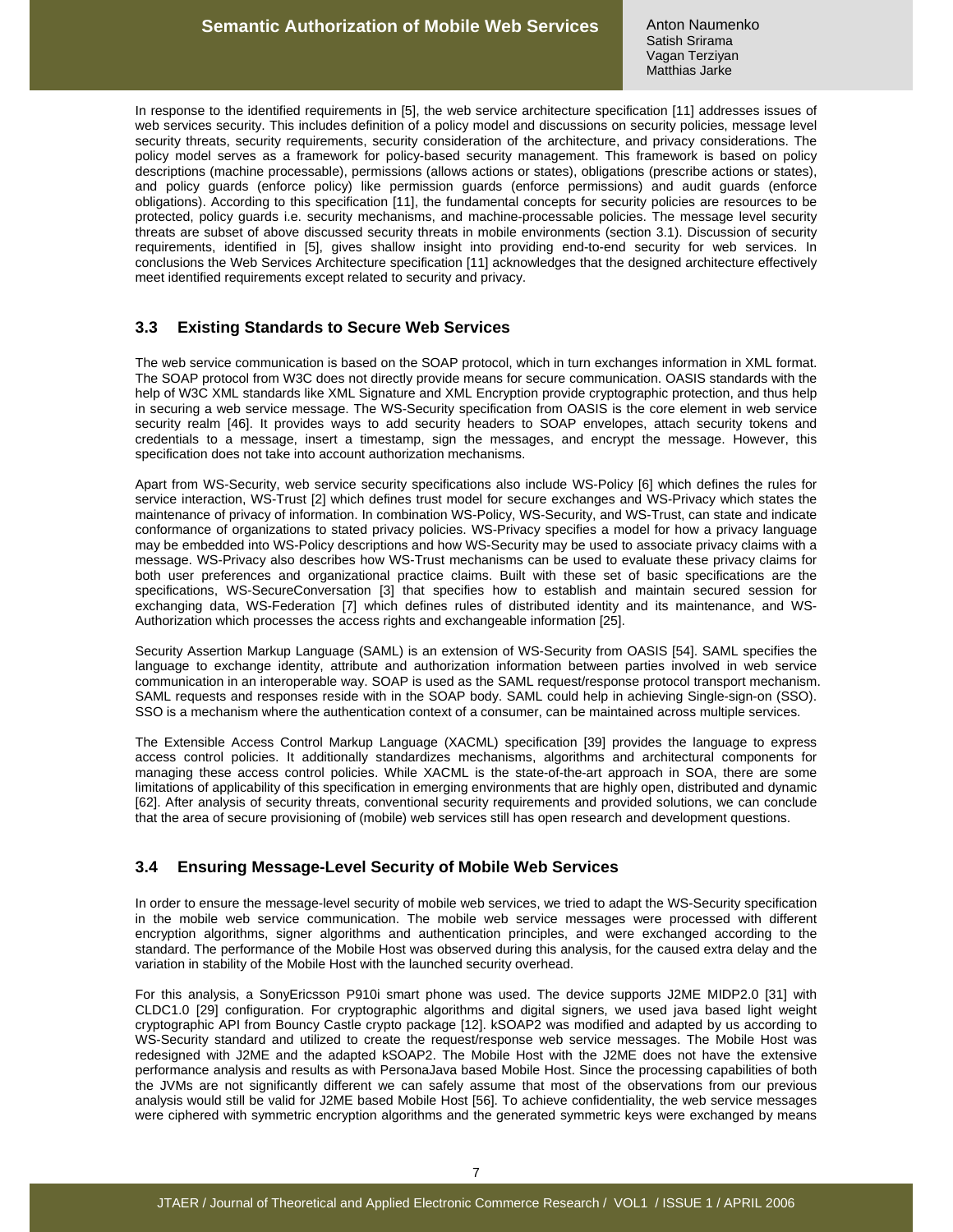of asymmetric encryption methods. The messages were tested against various symmetric encryption algorithms, IDEA 128, IDEA 256 and DES 64, along with the WS-Security mandatory algorithms, TRIPLEDES, AES-128, AES-192 and AES-256 [53]. The PKI algorithm used for key exchange was RSA-V1.5 with 1024 and 2048 bit keys. Upon successful deployment of confidentiality, we considered data integrity on top of confidentiality. The messages were digitally signed and were evaluated against two signature algorithms, DSAwithSHA1 (DSS) and RSAwithSHA1 [58].

The results of our study are welcoming and the mobile web service messages of reasonable size, approximately 2- 5kb, can be secured with web service security standard specifications. With this study we are recommending that the best way of securing SOAP messages in mobile web service provisioning domain is to use AES-256 bit key for encrypting the message and RSAwithSHA1 to sign the message. The symmetric keys are to be exchanged using RSA 1024 bit asymmetric key exchange mechanism. The detailed performance analysis also suggested that not all of the WS-Security specification can be adapted to the mobile web service communication [58].

#### **3.5 Specifics of Mobile Web Services Related to Access Control**

In this section we summarize characteristics of mobile web service provisioning from the perspective of access control. We identify critical success factors for the access control solutions. They are derived taking into account specifics of mobile web service provisioning, technical and commercial usage scenarios, implemented sample mobile web services, security threats in mobile environments, conventional security requirements of web services, existing security solutions and standards, and our evaluation of message-level security.

For mobile web services, we thoroughly reuse all the standards that define how to describe (WSDL), to discover and to publish (UDDI), to interoperate (SOAP), etc with conventional web services. Consequently, access control measures must be based on and compatible with these widely adapted standards. In addition, access control solutions should rely on already existing standards to secure web services. In other words, despite of specifics of mobile web services, they should follow standardized web services architectures whenever possible and only sound arguments may justify incompatibilities.

It is critical for applicability of access control solutions to consider all possible technical use cases. Unauthorized access to mobile web services should be prevented regardless of type of technical use cases. Each of the above described (section 2.2) technical use cases of mobile web service provisioning has some specifics. These specific characteristics create complex real-world settings for the realization of access control. For example, a request from an Internet client to a mobile web service goes through several components along its route in the case of GRPS connection. There are HTTP gateway on the border between mobile operator's network and Internet, and another HTTP reverse proxy could be deployed in Internet for mapping a permanent DNS name of mobile web service to its dynamically allocated IP address [61]. Access control guards or policy enforcement guards, may be also added as standalone components and nodes along the route of request. These all should be aligned with the notion of intermediaries that are defined by SOAP.

Even for the two simple mobile web services (section 2.3), there is an obvious need to provide proper security measures in general and access control in particular. Mobile users demand to have expressive, flexible, pervasive and ease-to-use means for authorizing access to the sensitive personal information. For these sample mobile web services, users should be able to fully control the process of sharing image album data and location information. Commercial and business usage scenarios highlight an additional issue associated with mobile web services. Holders of mobile phones are not always their owners. In the cases of mobile journalism, power-network management and paper machinery maintenance, journalists, engineers and maintenance experts are not authorities that define access control policies for news, for on-site collected information, and even for their presence and location. Businesses and organizations that hire these people and commission their work should have full or partial authority over access control process depending on concrete needs. Usage scenarios (section 2.4) also reveal that mobile web services may provide access to the content with the great variety of media types. Therefore, access control solutions should support the major standardized formats of mobile content. It is desirable that access control solutions could be easily extensible for new and emerging formats. Heterogeneity in mobile web service provisioning has wider scope than just variety of content formats. There are different wireless and wired network protocols, client devices and devices of service providers with different sets of features and characteristics, different settings of mobile operators, convergence of mobile and WLAN networks, different available security measures, and other.

While industrial business applications of mobile web services mainly support business-to-business relationships in "closed" or "limited" environments, access control measures should be more generally oriented to "open" environments. This is needed to support customer-to-business and customer-to-customer interactions. Mobile environments are open in a sense that they create mobile social networking of mobile users. Who can both use the environment (consume mobile web services) and contribute to the environment (provide mobile web services). The Mobile Host is built on the top of open standards, software and technologies developed by open communities. Open environment of mobile web service provisioning introduces more challenging security problems due to a greater amount of risks and threats. Also, open environments require complex and special access control solutions to establish relationships from scratch with previously unknown clients and providers of mobile web services.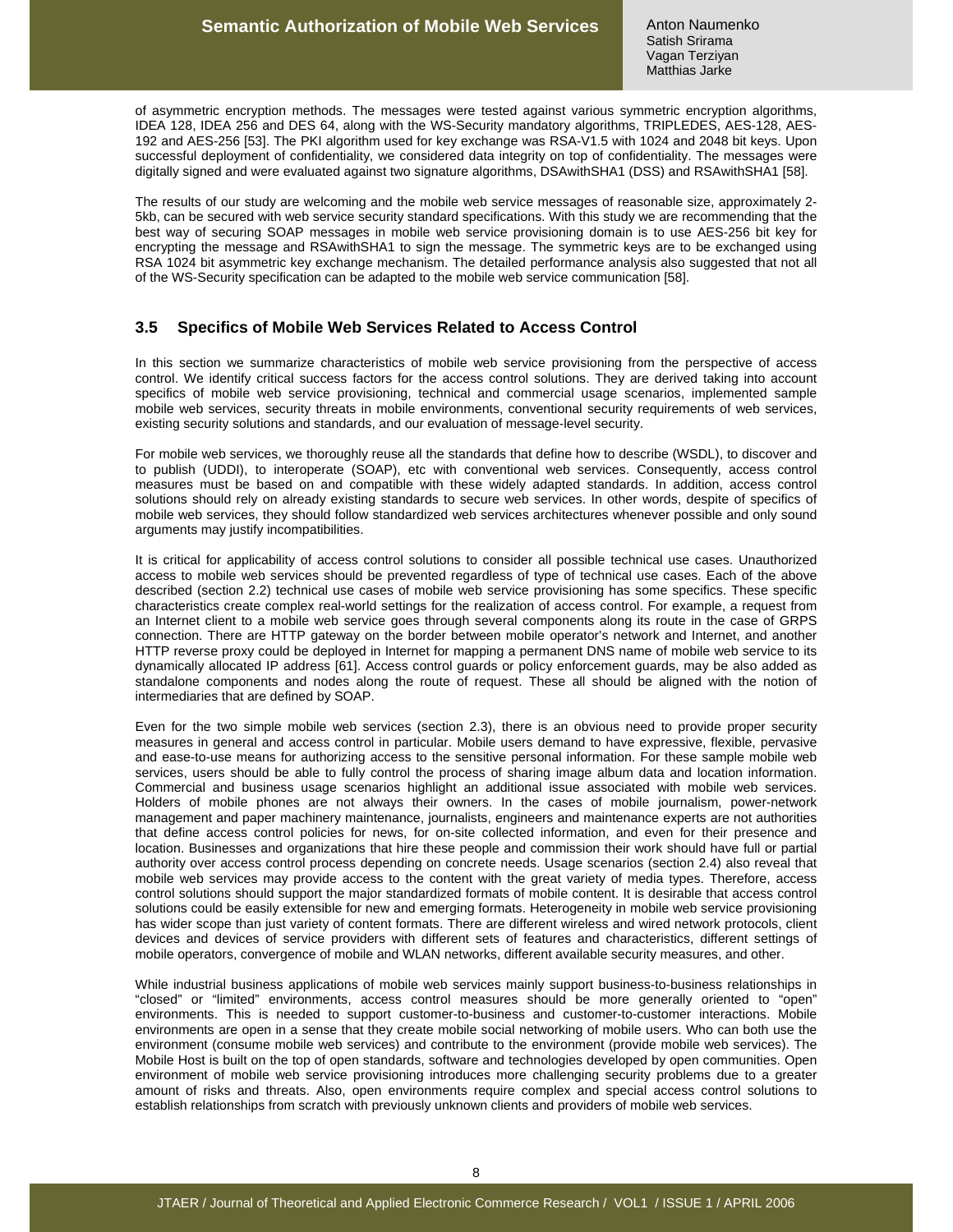Another important requirement in the context of mobile infrastructures and wireless communication is that access control solutions should be tolerant to ad hoc nature of interactions and to dynamism of mobile users. This ad hoc nature, complexity and dynamics lead to unpredictable changes of environment's states. This complicates adapting traditional techniques to secure mobile web services. Mobility is one of the major factors behind dynamism and complexity. However, access control solutions should not limit mobility and spontaneous behavior of users.

Ubiquity and pervasiveness of mobile and wireless technologies have tightened the digital and physical worlds to the extent when security becomes the ultimate issue. The major implication of penetrating technologies on security is that the risks and negative consequences of security threats become higher than ever. Thus specific and conventional requirements to the security level of mobile web services are demanding. Additionally, the security infrastructure itself has to become pervasive enough to naturally fit current experience and expectations of mobile users. Therefore, access control has to reduce to the minimum attracting attention and gaining time of users.

Limitations of mobile devices comparing to the stationary computers are largely discussed in the literature and are known by users. Access control guards for mobile web services must be usable within limited capabilities of mobile phones. Access control solutions should particularly bear with limited connectivity and low transmission rates, battery power shortages, lower processing power and storage space, limited means for user input/output interactions like tiny screens, keyboards, etc. There are also other limitations which are not technical. Mobile users tend to simultaneously perform multiple tasks while using mobile phones, e.g. driving a car. Mobile users are also prone to errors. Due to technical limitations, access control solutions as well as other utility applications should introduce low overheads in terms of traffic, performance, storage, power consumption, etc. In other words, access control should be cost-effective not only in monetary fees but also in battery power consumption for example.

Context-awareness is the next important factor of mobile web services and access control. Location, time, user's activity, battery power level, history, etc are typical contextual data for mobile computing. Authorization of incoming requests may rely only on these contextual factors. For example, an access control decision may deny new requests because of overloading a mobile web service without evaluation of other information. In this example, an enforcement mechanism ensures availability of mobile web services, in contrast with the most common support of confidentiality. While we cannot envision all possible contextual factors that users want to take into account, it is hard to define the border of the access control system. Thus, the access control should be extensible enough to leave a space for user-driven personalization or intelligent self-configuration of access control policies and mechanisms. Context-awareness, extensibility, intelligence, and personalization demand a great expressiveness of underlying access control models and languages for policy specification.

Flexibility is vital for applicability and interoperability of access control solutions in the heterogeneous mobile environments. This flexibility of access control functionality should reflect extensibility and expressiveness of access control models and languages. The architecture of access control must follow component-oriented style of design. This is needed in order to compose and to reconfigure required access control functionality for specific usage scenarios using modular and flexible access control mechanisms and tools.

The last important issue to consider is security of access control solutions. Access control infrastructure should obviously be secure by design. For example, the guards are typically designed in such a manner that requests cannot bypass them. The availability of security-related components should be high. Accountability of access control mechanism must be ensured by proper logging for audit practices and technologies. Manageability is also an issue for the access control administration. These generic security goals could be further elaborated under a concept of self-management of access control solutions. Self-management for security is self-protection. It is a vision of proactive context-aware autonomic security mechanisms [36], [20].

We qualitatively evaluated characteristics of mobile web service provisioning and identified a concise list of ten critical success factors of access control solutions for mobile web services provisioning: compatibility, applicability, extensibility, openness, nomadic nature, pervasiveness, context-awareness, usability, flexibility, and self-security.

# **4 Semantics-Based Access Control for Mobile Web Services**

For the management of access control to mobile web services, we propose to use Semantics-Based Access Control (SBAC). SBAC [40] is the result of adoption of the Semantic Web vision and standards [10] to the access control research and development field. SBAC encompasses administration and enforcement of access control policies based on semantics of related concepts. This is the most suitable approach to handle openness, dynamics, pervasiveness, heterogeneity, and distributed nature of the mobile web service provisioning.

### **4.1 Access Control Model and Policy Language**

The model-theoretic semantics of SBAC [40] is an extension of the direct model-theoretic semantics defined in the Web Ontology Language (OWL) standard [48] and Semantic Web Rule Language (SWRL) [21]. The SBAC model is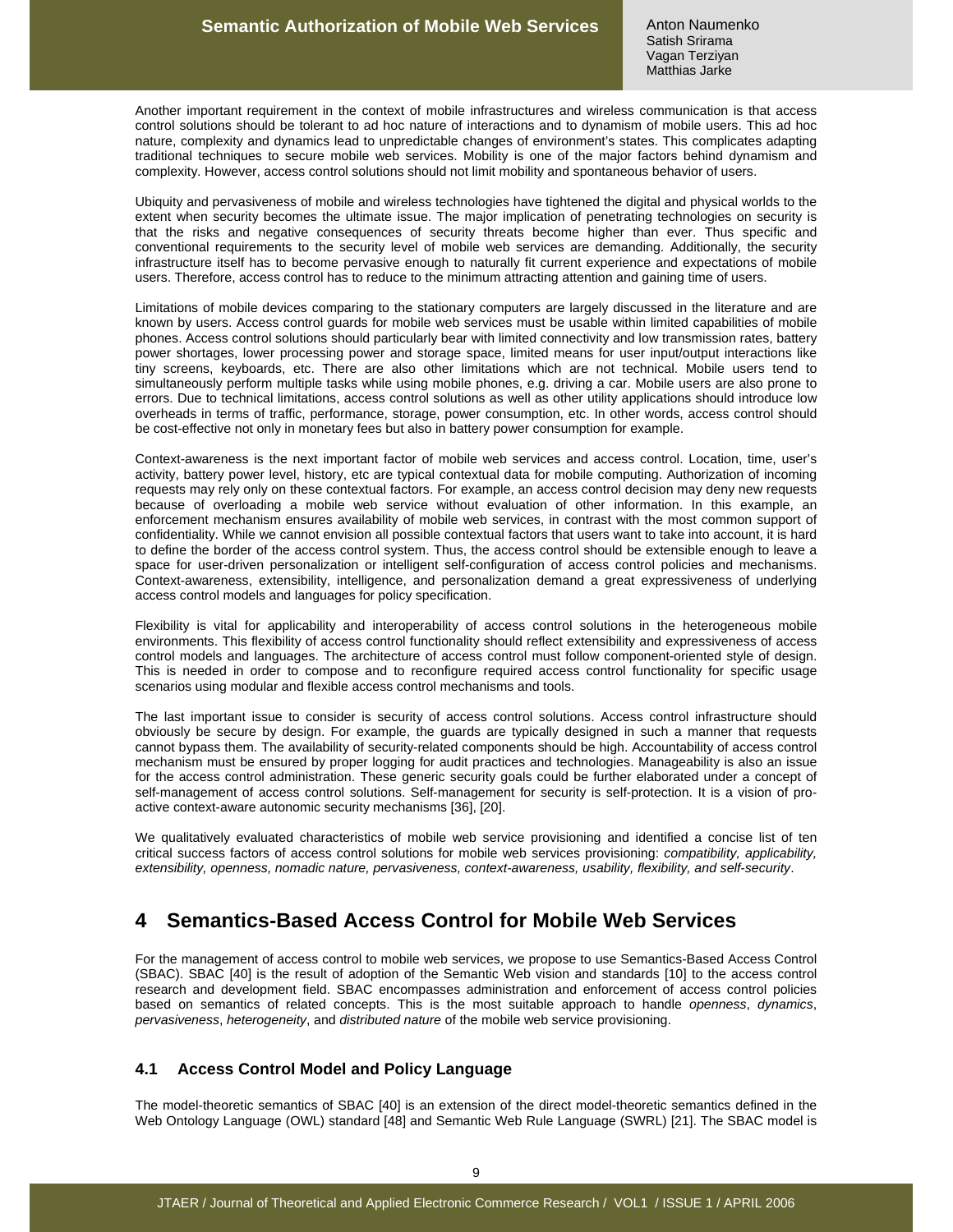#### **Semantic Authorization of Mobile Web Services**

Anton Naumenko Satish Srirama Vagan Terziyan Matthias Jarke

a result of introducing vocabularies and interpretations of specific security-related concepts inheriting all features of OWL and SWRL due to the compatibility with their direct model-theoretic semantics. The SBAC model has been expressed in the form of ontologies [41]. Thus, SBAC policies are OWL ontologies. The ontology engineering constitutes the traditional domain modeling. The SBAC ontologies consolidate and formally specify knowledge of the access control research and development domain. Similar to the traditional access control models, the SBAC ontologies aim to support the formal specification of policies with respect to standards, legal regulations, domain practices, agreements, approaches, traditions, etc. Ontologies also define languages. The SBAC ontologies define the SBAC policy language. Figure 2 shows the core part of the SBAC model [40].



Figure 2: The SBAC model: graphical a) and textual b) representations

ACR is a set of individual resources. A resource is an entity of physical or digital world that is a subject or an object of access. Definition of the resource as a set for subjects and objects gives more flexibility in access control rights specification. Humans and intelligent applications are subjects of access to mobile web services. Domain and policy ontologies engineers annotate and classify resources that are possible subjects of access. Web services have two distinct types of results. A web service can return data or/and affect some real world objects. Generally, SBAC must protect objects of the both types. We have studied this heterogeneity of access objects in the context of semantic web services [43]. Our considerations and decisions for semantic web services remain the same for mobile web services. We decided to define access control statements based on inputs and outputs of mobile web services to represent protected objects. Inputs indirectly determine both information objects to be returned and real-world objects to be affected. Access control statements on outputs cannot always be verified before the invocation of services. On the other hand, access control decisions cannot be made after the actual invocation of services in cases when services have effects on real-world objects bundled with outputs. Thus, to support the maximum levels of applicability, usability and flexibility, there is a need to provide pre-authorization and post-authorization mechanisms. ACO is a set of individual operations that could be actions, transactions, access modes, etc. Each web service may have many operations. The WSDL operation is the lowest granularity level modeling concept that denotes operations used by subjects accessing protected objects in SOA. Thus, the WSDL operation is the most appropriate concept to be considered as an access control operation.

CR is a set of subsets of resources. CO is a set of subsets of operations. Resources and operations are classified and collected to named sets. CO and CR sets can be partially ordered by the transitive subset relation. This forms hierarchies of resources and operations. ACS is a set of access control statements that denotes a many-to-many abstract relation between subject, operation and object of access. We use three binary relations from access control statements to subject resources, operations, and object resources. The main feature of the access control statement semantics is that these statements are specified between classes instead of individuals. PRIV is a set of privilege statements. It is a subset of ACS. A privilege is an authorization of resources to access other resources using some operations. A decision of access granting or prohibiting depends on memberships of subject, operation and object elements in sets that are in definitions of privileges. The decision algorithm evaluates the containment relation (member) between individual elements and sets taking into account partial order of sets. PROH is a set of prohibition statements. It is a subset of ACS. Support of only positive authorizations in the form of privileges guaranties a conflicts free specification of access control policies. However, even in this case the model has an implicit prohibition that everything is prohibited unless it is privileged. For opposite example, block lists in mobile phones prohibit accepting calls from given phone numbers while there is a general implicit privilege to accept calls from everybody. Introducing means for the specification of prohibitions in the SBAC model enhances expressivity (usability and applicability) of the policy language. Policies with privileges and prohibitions are not free from conflicts in an arbitrary case. These policies require mechanisms to resolve conflicts and ambiguity. Following the fundamental principle of security, safer is better, prohibitions always precede privileges. Although in the most cases policies will follow the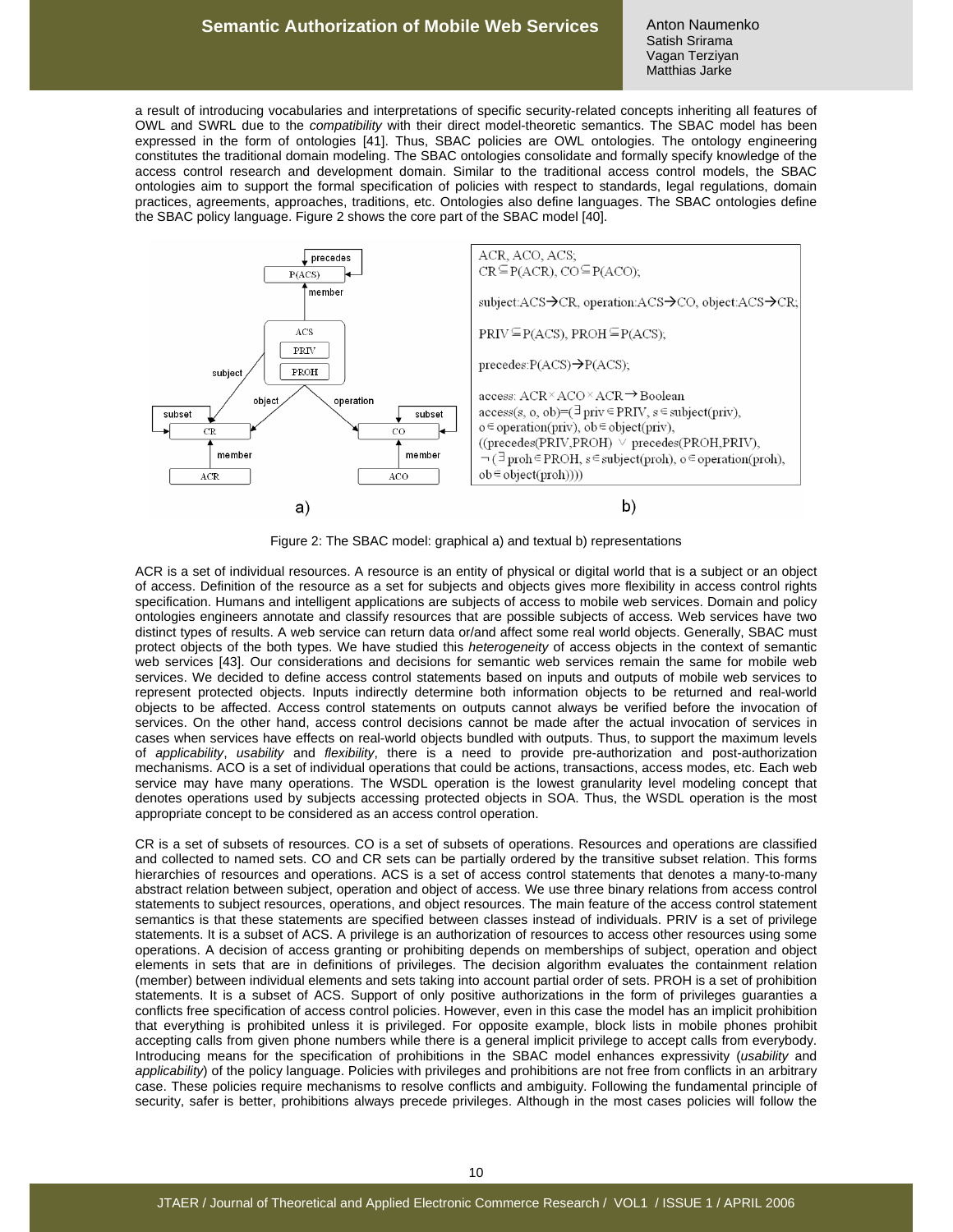fundamental principle, there is a need to explicitly specify the precedence between privileges and prohibitions. This precedence between sets of access control statements is modeled with a binary relation "precedes".

Interpretation of ontologies is the key issue for evolution, consistency, reasoning and organizing features of SBAC, domain knowledge and concrete policies separately in different ontologies. This is needed for the flexible and extensible knowledge reuse with the high conceptual granularity. Annotation and ontology properties help to record a history of evolution of SBAC and domain ontologies, policies, trust agreements, etc. The definitions of when and how a collection of ontologies and axioms and facts is consistent and entails an ontology or axiom or fact provide background for reasoning and maintaining integrity of SBAC policies [48].

#### **4.2 Policy Enforcement Function**

The SBAC functionality is naturally separated to two parts: the run-time authorization function, also called enforcement, and the administrative function. The enforcement function controls run-time access of requestors to protected resources, according to ontology-based access control policies, attributes of subjects, objects and operations. The SBAC administration function defines mechanisms of manipulation with SBAC data e.g. semantic annotations of resources and operations, domain ontologies, ontology-based policies, configuration settings for the enforcement function, and other.

The enforcement function involves several architectural components and nodes. A subject of access is a web service client that invokes protected web services to access data or to affect real world. The client accesses the mobile web services on the Mobile Host from a mobile phone or regular computer through Internet and mobile networks. A guard mediates access to the protected mobile web service and enforces rules of corresponding access control policies. The guard must evaluate all requests, correctly evaluate semantic profiles and policies, be incorruptible and nonbypassable. A policy is an ontology. It has access control statements that define what users may access what data using what mobile web services. A subject and object descriptors are well known patterns that provide access to attributes of subject and objects of access. In SBAC, we specialize the descriptor pattern into semantic profiles for users, data, mobile web services, policies and context. Figure 3 illustrates a control flow for the enforcement function that is driven by the SBAC guard.



Figure 3: The SBAC enforcement function

Let us consider a concrete simple example in order to reveal roles of the above described components and roles of activities that comprise the algorithm of the enforcement function. In personal area networks (PAN) users can provide access to information about location of their mobile phones using a GPS device and mobile web service that was described in the section 2.3. A client sends a SOAP\XML request over Bluetooth to a mobile web service in order to get location data of a provider (figure 1, iteration 4). A guard intercepts this request. After that, the guard initiates the process of request evaluation. The guard extracts from request's header a URI of web service's operation and supplied credentials of the user. These are input parameters for the activities of retrieving or creating of semantic profiles for the user and operation. Our web service's operation does not have any input parameters and always provides the current location only. Thus, there is no need to retrieve the semantic profile of object of access. However, for a more generic case, the guard can create or retrieve the semantic profile for the object based on the input SOAP\XML massage and its WSDL description. After collecting semantic profiles of the user and operation, the guard retrieves applicable access control statements. In our example, this retrieval uses information about memberships of the user and operation to classes, which were used for specification of privileges and prohibitions. The semantic profiles of the user and operation, retrieved policies, SBAC ontologies are loaded to a decision set for a further decision making. The provider grants privileges to all users that try to access location information using the mobile web service over Bluetooth protocol. There is also a prohibition for a set of users (blacklist) to access the service. This set is specified by enumeration of Bluetooth IDs for some of users. The provider specifies that prohibitions precede privileges. Assuming the user of our example is not in this blacklist, the decision making activity allows this access, otherwise the access is denied.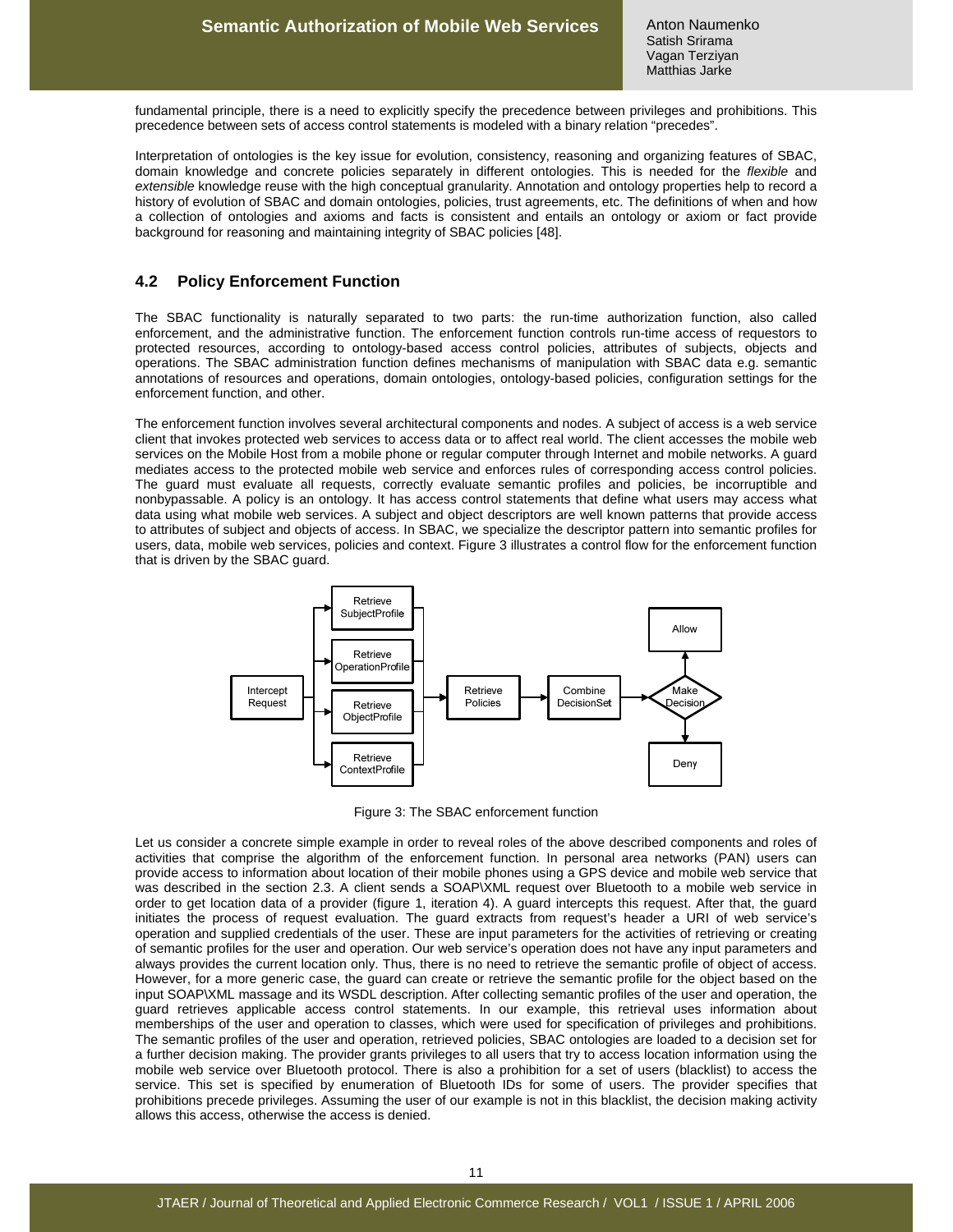The architectural components of the SBAC enforcement function are deployed to the Mobile Host and middleware nodes depending on characteristics and requirements of usage scenarios. There are several reasonable options of deployment of the SBAC components for protected mobile web service provisioning with unique characteristics and implications on the level of security and quality of mobile web services. Figure 4 shows these deployment options.



Figure 4: Deployment options

The embedded guard (option a) is the most applicable option for the pervasive mobile web service provisioning within the P2P usage scenarios between mobile clients and Mobile Hosts [55]. The clients directly access services. Interactions between the embedded guard and services can be done using procedure calls without delays of wireless or wired asynchronous communication. One crucial advantage of this option is the opportunity to perform post-authorizations i.e. procedures of access control that must be performed after service enactment e.g. filtering of the response. This option supports the principle of end-to-end security in contrast to other options. However computational limitations of mobile phones demand the nomadic functionality of the guard. This undermines the possibility to use complex semantics-based algorithms for the embedded decision making process.

The deployment option b) illustrates the middleware guard that is an intermediate web service proxy. This guard provides the same interface as the original mobile web service, decorates web service invocation with the SBAC policy enforcement mechanism, and delegates authorized requests to the mobile web service. The middleware guard is deployed in the Internet or in the proprietary mobile operator infrastructure. When the guard is in the Internet, clients are able to access it in the traditional way. Moreover Mobile Hosts receive less number of requests or, in other words, only authorized requests. This improves the scalability of the Mobile Host. The post-authorization is still possible. The middleware guard can represent several Mobile Hosts and web services. Mobile-to-mobile requests experience delays of wireless communication twice when the guard is not embedded but is a middleware component. An additional component of the Mobile Host has to validate security assertions (using SAML) of the guard. The validation of security assertions is necessary in order to check that a security assertion is consistent with a request.

The deployment option c), where the guard is a third-party authorization authority, creates additional inconveniences for clients. They have to get authorization assertions prior to access protected mobile web services. Then the component deployed on Mobile Hosts validates security assertions provided with requests like in the previous option. Although this case might look too complex, however this is probably the most applicable option for the industrial, commercial or professional use of mobile web services when clients can get security tokens with long period of validity on the basis of their memberships in or subscriptions to different organizations, social networks, commercial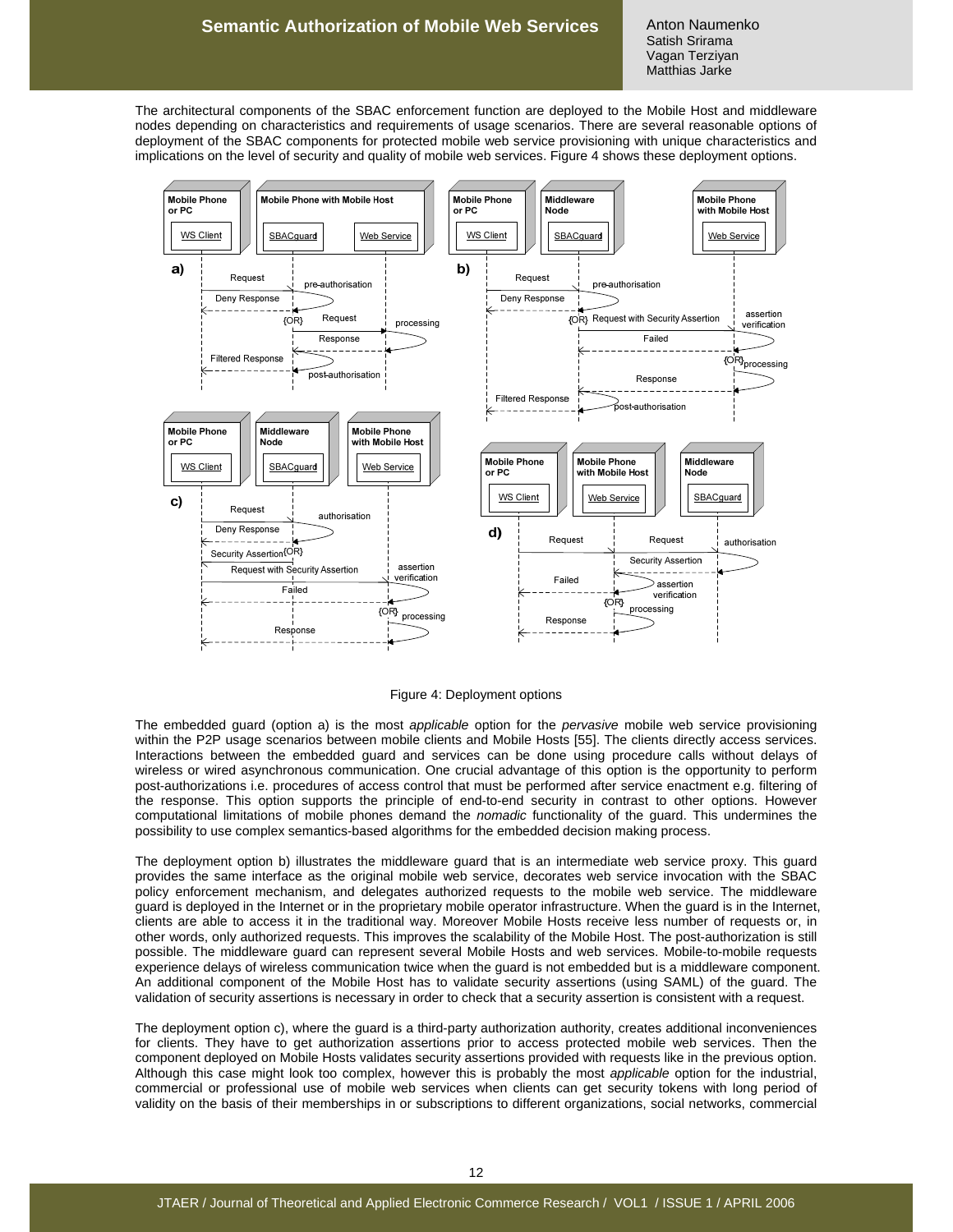services, etc. This option allows direct multiple requests to mobile web services using the same security token over time without overheads of the authorization decision making process for each request.

Delegation of authorization of option d) is the last option we considered. Mobile web services initially receive all requests directly from clients and then outsource the decision making procedure to the middleware guard. While such kind of deployment is possible, it has several significant shortcomings without clear advantages over the above described options. There are following needs: to embed the enforcement component for authorization messaging with all possible time overheads; to verify signatures of the guard; to process all requests from clients; and other. One advantage is that the performance demanding SBAC functionality is executed by the middleware guard.

### **4.3 Prototyping Decision Making Procedure and Testing Performance**

We piloted the decision making procedure to test its performance (Make Decision activity in Figure 3). This prototype implementation is applicable for the middleware guard as it is, as discussed in section 4.2 with figure 4. The prototype has to be modified to fit limitations of java virtual machine of mobile phones, because we used Java 2 standard edition development kit version 1.5 [26] as a programming language. For the management of policies that are OWL ontologies, we used a semantic web framework for java Jena [32]. Jena was developed within the HP Labs Semantic Web Programme [22]. Jena has also a SPARQL processor ARQ [4]. SPARQL is a query language for Semantic Web data [50]. Protégé [49] was used for piloting SBAC ontologies in the RDF/XML exchange syntax of OWL. Protégé is an open source and free editor of Semantic Web data with the number of plugins for editing and visualizing OWL ontologies. For the programming and testing performance we used tools from Eclipse. Eclipse is an open source community [15] that produces extensible integrated development environment (IDE). The Eclipse Test & Performance Tools Platform (TPTP) project consists of four subproject one of which provides tools for tracing and profiling java applications for further analysis of their performance [16].

The internal structure of the decision maker has in-memory knowledge base (decision set) in the form of ontology model provided by the Jena framework and the query engine (query processor) provided by the ARQ processor of SPARQL queries. All ontologies were placed into the web server and were accessible via HTTP protocol. The fastest response time of the decision making process corresponded to the simplest policy and domain ontologies. The policy ontology consisted of one class for mobile web service clients with one user, one class for protected objects with one individual and one class for mobile web service operations with one operation. The policy had the only one privilege statement defined using the above described classes. All RDF statements of SBAC and policy ontologies were loaded into the decision set during the start-up process. The SPARQL query corresponded to the authorization rule for policies defined using only privilege statements.

The average cumulative CPU time of the decision making process was 0.827 seconds. The query execution over the decision set took the major fraction of this time. The hosting computer was IBM PC with the CPU AMD Athlon XP 3000+, 1 GB of RAM, and OS Microsoft Windows XP Professional version 2002 with Service Pack 2.

# **5 Conclusions and Future Research Directions**

This paper contributes ideas to several areas that are related to mobile web services, secure mobile web service provisioning, and access control solutions based on Semantic Web standards. We have been providing ideas and developing prototypes for the emerging research area of mobile web services. This paper adds more technical and commercial usage scenarios of mobile web services in order to widen demands to applicability of enabling solutions. We recognized that security is an issue in the most usage scenarios. The thorough analysis of critical success factors for access control solutions and for security in general forms a solid background for future requirements engineering of concrete and practical access control measures. The concise list of critical success factors served for the qualitative evaluation of SBAC. The paper presents the SBAC model, architecture, deployment options, and piloted decision making function in the context of mobile web service provisioning. Regarding the prototype that is fully based on open source and freeware components, it shows applicability of our approach towards SBAC for middleware guards. Development of the embedded guard following SBAC would require a more robust solution.

Practical expectations for mobile web services are quite positive. Security measures are important components in order to ensure applicability of mobile web services in real-world settings. Practical implications of our research can be realized with industry-driven developments and deployments of mobile web services with adequate security measures. We are sure that mobile web services can change the design of potential applications for personal computing, and pervasive and distributed information systems. Access control solutions based on Semantic Web standards might help to realize some advanced mechanisms, e.g. access control based on learning of users' behavior, ratings-based fair provisioning of mobile web services, pro-active authorization based on monitoring of peers in user's proximity, and other.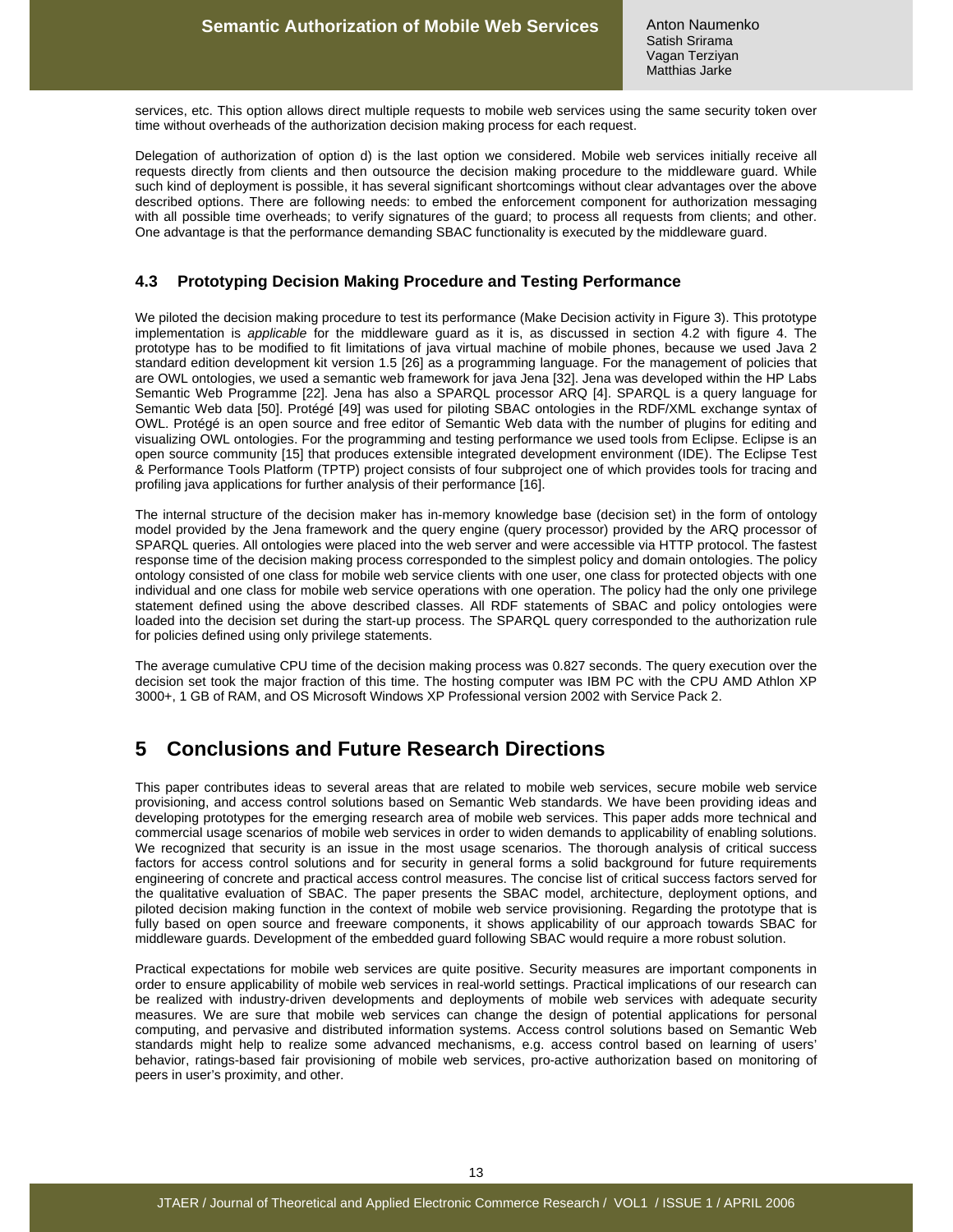# **Acknowledgement**

The work has been supported by German Research Foundation (DFG) as part of the Graduate School "Software for Mobile Communication Systems" at RWTH Aachen University, and by the Rector of the University of Jyväskylä, Finland. We are also grateful for the funding from SmartResource, MODPA and MWSP research projects. The SmartResource (http://www.cs.jyu.fi/ai/OntoGroup/) is hosted at the Agora Center of the University of Jyväskylä and is financially supported by Tekes (National Technology Agency of Finland), and cooperating companies (ABB, Metso Automation, TeliaSonera, TietoEnator, and Jyväskylä Science Park). The Mobile Design Patterns and Architectures (MODPA, http://www.titu.jyu.fi/modpa) had been hosted at the Information Technology Research Institute (University of Jyvaskyla), funded by the National Technology Agency of Finland (Tekes) and industrial partners: Metso Paper, Nokia, SysOpen Digia, SESCA Technologies, Tieturi, and Trusteq. The MWSP (http://www-i5.informatik.rwthaachen.de/lehrstuhl/staff/srirama/MWSP.html) is hosted at Information Systems Group (RWTH Aachen University) and funded by German Research Foundation (DFG). The authors would also like to thank Ericsson GMBH for its support in the MWSP project.

# **References**

- [1] 4G Press. (2005, November). World's First 2.5Gbps Packet Transmission in 4G Field Experiment. [Online]. Available: www.4g.co.uk/PR2006/2056.htm.
- [2] Anderson, S., Bohren, J., Boubez, T., Chanliau, M., Della-Libera, G., Dixon, B. et al. Web Services Trust Language (WS-Trust). [Online]. Available: http://specs.xmlsoap.org/ws/2005/02/trust/WS-Trust.pdf
- [3] Anderson, S., Bohren, J., Boubez, T., Chanliau, M., Della-Libera, G., Dixon, B. et al. Web Services Secure Conversation Language (WS-SecureConversation). [Online]. Available: http://specs.xmlsoap.org/ws/2005/02/sc/ WS-SecureConversation.pdf.
- [4] ARQ, a SPARQL processor. [Online]. Available: http://jena.sourceforge.net/ARQ/.
- [5] Austin, D., Barbir, A., Ferris, C., and Garg, S., (eds.)., Web Services Architecture Requirements, W3C Working Group Note, 2004, W3C. [Online]. Available: www.w3.org/TR/2004/NOTE-wsa-reqs-20040211/.
- [6] Bajaj, S., Box, D., Chappell, D., Curbera, F., Daniels, G., Hallam-Baker, P. et al. Web Services Policy Framework (WS-Policy), Version 1.2, http://specs.xmlsoap.org/ws/2004/09/policy/ws-policy.pdf.
- [7] Bajaj, S., Della-Libera, G., Dixon, B., Dusche, M., Hondo, M., Hur, M. et al. Web Services Federation Language (WS-Federation), version 1.0, http://specs.xmlsoap.org/ws/2003/07/secext/WS-Federation.pdf.
- [8] Balani, N., Deliver Web Services to mobile apps, IBM developerWorks, 2003
- [9] Belov, N., Braude, I., Krandick, W., and Shaffer, J. Wireless Internet Collaboration System on Smartphones, 3rd International Workshop on Ubiquitous Mobile Information and Collaboration Systems, UMICS 2005, a CAiSE'05 workshop.
- [10] Berners-Lee T., Handler J. and Lassila, O. (2001), The Semantic Web, Scientific American.
- [11] Booth, D., Haas, H., McCabe, F., Newcomer, E., Champion, M., Ferris, C., and Orchard, D., (eds.). Web Services Architecture, W3C Working Group Note, 2004, W3C; www.w3.org/TR/2004/NOTE-ws-arch-20040211/
- [12] Bouncy Castle, Bouncy Castle lightweight cryptography API, http://www.bouncycastle.org/documentation.html.
- [13] Chatti, M., Srirama, S., Kensche, D., and Cao, Y. Mobile Web Services for Collaborative Learning. in Proceedings of the 4th International Workshop on Wireless, Mobile and Ubiquitous Technologies in Education (WMUTE 2006), November 16-17, Athens, Greece, 2006.
- [14] Cranor, L., Langheinrich, M., Marchiori, M., Presler-Marshall, M., Reagle, J. The Platform for Privacy Preferences 1.0 (P3P1.0) Specification, W3C Recommendation, 2004, W3C; www.w3.org/TR/P3P/
- [15] Eclipse, http://www.eclipse.org.
- [16] Eclipse Test & Performance Tools Platform, http://www.eclipse.org/tptp/.
- [17] T. Erl: Service-Oriented Architecture. Concepts, Technology, and Design, Prentice Hall, 2005.
- [18] Gottschalk, K. and Graham, S., Introduction to Web Services Architecture, IBM Systems J. 41(2): 178-198, 2002. [19] GSM World. [Online]. Available: www.gsmworld.com/technology/index.shtml.
- [20] P. Horn, Autonomic computing: IBM's perspective on the state of information technology, IBM Corporation, Tech. Rep., 15 Oct. 2001. www.research.ibm.com/autonomic/manifesto/autonomic\_computing.pdf
- [21] Horrocks I., Patel-Schneider P., Boley H., Tabet S., Grosof B. and Dean M. SWRL: A Semantic Web Rule Language combining OWL and RuleML, W3C Member Submission, 2004, W3C, www.w3.org/Submission/SWRL/
- [22] HP, Semantic Web Programme, http://www.hpl.hp.com/semweb/.
- [23] Hughes, D., Coulson, G., Walkerdine, J. Free riding on Gnutella revisited: the bell tolls?, Distributed Systems Online, IEEE Volume 6, Issue 6, June 2005
- [24] Hummel, J. and Lechner, U. Business models and system architectures of virtual communities. From a sociological phenomenon to peer-to-peer architectures, Int. Journal of Electronic Commerce, 2002 6(3), 41–53.
- [25] IBM. Security in a Web Services world: A Proposed Architecture and Roadmap, IBM Developerworks, 2002.
- [26] Java 2 standard edition development kit 1.5, http://java.sun.com/j2se/1.5.0/.
- [27] Java support in SonyEricsson mobile phones P800 and P802, Jan. 2003 Developer guidelines from SonyEricsson Mobile CommunicationsAB, www.SonyEricssonMobile.com
- [28] Järvinen, P. 2001. On research methods. Tampere: Opinpajan Kirja.
- [29] JCP, Connected Limited Device Configuration Version 1.0, JSR 30, http://jcp.org/en/jsr/detail?id=30.
- [30] JCP, J2ME Web Services Specification, JSR 172, http://jcp.org/en/jsr/detail?id=172.